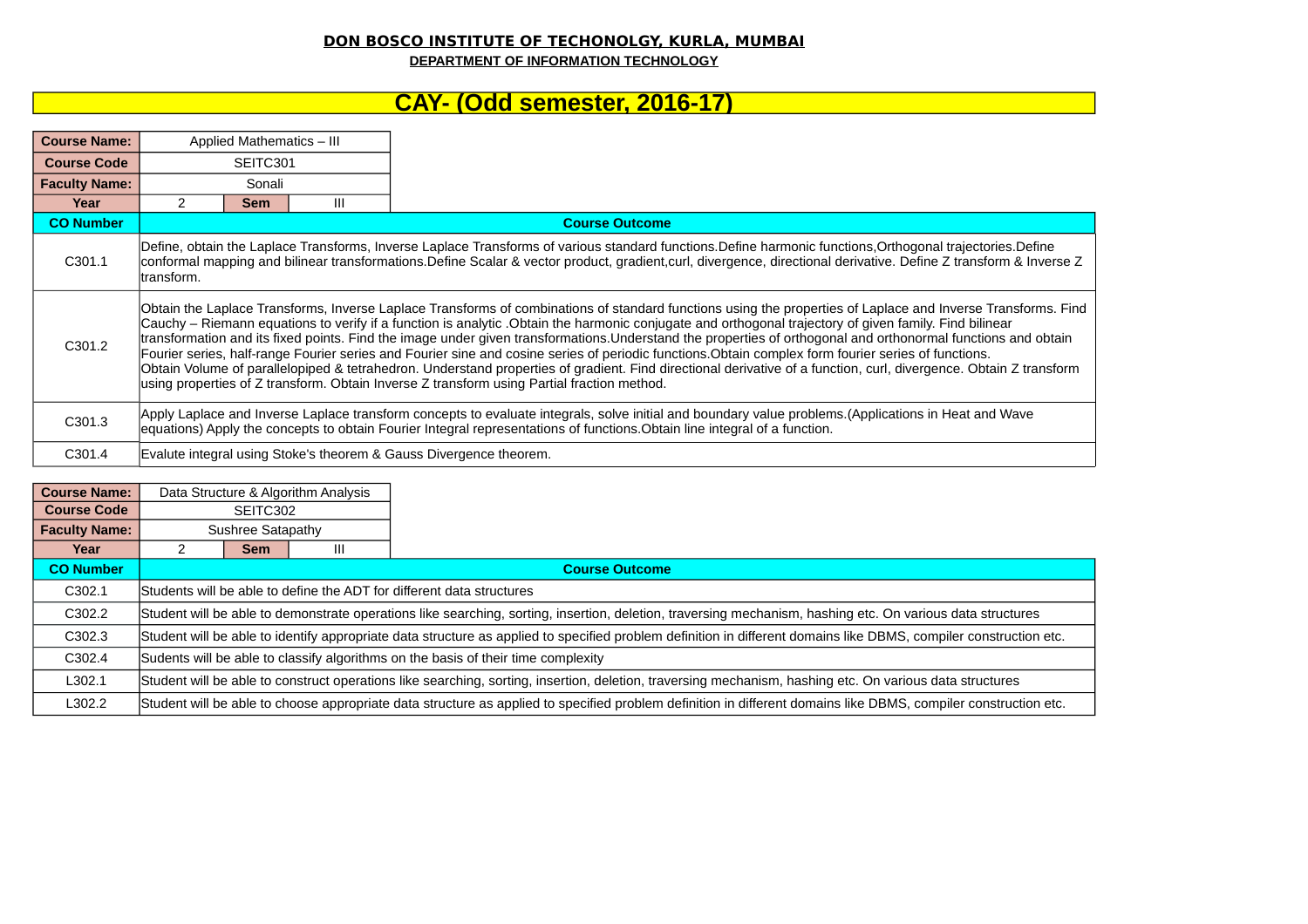| <b>Course Name:</b>  |                                                                                                       | <b>Object Oriented</b><br>Programming Methodology                       |  |                                                                                                             |  |  |  |
|----------------------|-------------------------------------------------------------------------------------------------------|-------------------------------------------------------------------------|--|-------------------------------------------------------------------------------------------------------------|--|--|--|
| <b>Course Code</b>   |                                                                                                       | SEITC303                                                                |  |                                                                                                             |  |  |  |
| <b>Faculty Name:</b> | Aruna Khubalkar                                                                                       |                                                                         |  |                                                                                                             |  |  |  |
| Year                 | Ш<br><b>Sem</b>                                                                                       |                                                                         |  |                                                                                                             |  |  |  |
| <b>CO Number</b>     |                                                                                                       | <b>Course Outcome</b>                                                   |  |                                                                                                             |  |  |  |
| C303.1               |                                                                                                       | Classify procedural and OO methodologies.                               |  |                                                                                                             |  |  |  |
| C303.2               | Apply OOP concepts in problem solving and implement them using classes and objects.                   |                                                                         |  |                                                                                                             |  |  |  |
| C303.3               |                                                                                                       | Explain different features and components of Java programming language. |  |                                                                                                             |  |  |  |
| C303.4               | Solve computational problems using basic constructs like if-else, control structures, array, strings. |                                                                         |  |                                                                                                             |  |  |  |
| C303.5               |                                                                                                       | Demonstrate various collection classes.                                 |  |                                                                                                             |  |  |  |
| C303.6               |                                                                                                       |                                                                         |  | Justify which Java feature – interface, exceptions, multithreading, applets, to be used in problem solving. |  |  |  |

| <b>Course Name:</b>  | Analog & Digital Circuits                                                                                                                                                                                              |   |                                                                                                                                                   |  |  |  |  |
|----------------------|------------------------------------------------------------------------------------------------------------------------------------------------------------------------------------------------------------------------|---|---------------------------------------------------------------------------------------------------------------------------------------------------|--|--|--|--|
| <b>Course Code</b>   | SEITC304                                                                                                                                                                                                               |   |                                                                                                                                                   |  |  |  |  |
| <b>Faculty Name:</b> | Madhavi Pednekar                                                                                                                                                                                                       |   |                                                                                                                                                   |  |  |  |  |
| Year                 | Sem                                                                                                                                                                                                                    | Ш |                                                                                                                                                   |  |  |  |  |
| <b>CO Number</b>     |                                                                                                                                                                                                                        |   | <b>Course Outcome</b>                                                                                                                             |  |  |  |  |
| C304.1               |                                                                                                                                                                                                                        |   | Students will be able to understand and aware of various analog and digital components to be used in Electronics world.<br>(Remembering)          |  |  |  |  |
| C304.2               |                                                                                                                                                                                                                        |   | Students will be able to explain functioning of different types of stable analog and digital circuits with their applications.<br>(Understanding) |  |  |  |  |
| C304.3               | Students will be able to perform Number System Calculations and Conversions, also to minimize the logical expressions using Boolean Laws to reduce the<br>hardware cost for better performance of circuits. (Applying) |   |                                                                                                                                                   |  |  |  |  |
| C304.4               | Students will be able to acquire basic knowledge of designing various Analog and digital circuits like Combinational and Sequential circuits. (Analyzing)                                                              |   |                                                                                                                                                   |  |  |  |  |
| C304.5               | Students will be able to translate real world problems into digital logic formulations. (Evaluating)                                                                                                                   |   |                                                                                                                                                   |  |  |  |  |
| C304.6               | Students will be able to apply their basic knowledge acquired in designing simple analog & digital circuits to understand the need of Microprocessor and<br>Microcontroller systems. (Creating)                        |   |                                                                                                                                                   |  |  |  |  |

| <b>Course Name:</b>  |                                                                                                       |                                                                                          | Database Management Systems |                                                             |  |  |  |
|----------------------|-------------------------------------------------------------------------------------------------------|------------------------------------------------------------------------------------------|-----------------------------|-------------------------------------------------------------|--|--|--|
| <b>Course Code</b>   |                                                                                                       | SEITC305                                                                                 |                             |                                                             |  |  |  |
| <b>Faculty Name:</b> | Shivsevak Negi                                                                                        |                                                                                          |                             |                                                             |  |  |  |
| Year                 |                                                                                                       | <b>Sem</b>                                                                               | Ш                           |                                                             |  |  |  |
| <b>CO Number</b>     |                                                                                                       |                                                                                          |                             | <b>Course Outcome</b>                                       |  |  |  |
| C305.1               |                                                                                                       | To describe data models and schemas in DBMS                                              |                             |                                                             |  |  |  |
| C305.2               |                                                                                                       | To define and discuss the features of DBMS, Entity relationship and Relational database. |                             |                                                             |  |  |  |
| C305.3               | To write/execute complex SQL queries to manipulate databases information.                             |                                                                                          |                             |                                                             |  |  |  |
| C305.4               | To explain the functional dependencies and apply normalization concept to design an optimal database. |                                                                                          |                             |                                                             |  |  |  |
| C305.5               |                                                                                                       |                                                                                          |                             | To explain the concept of Transaction and Query processing. |  |  |  |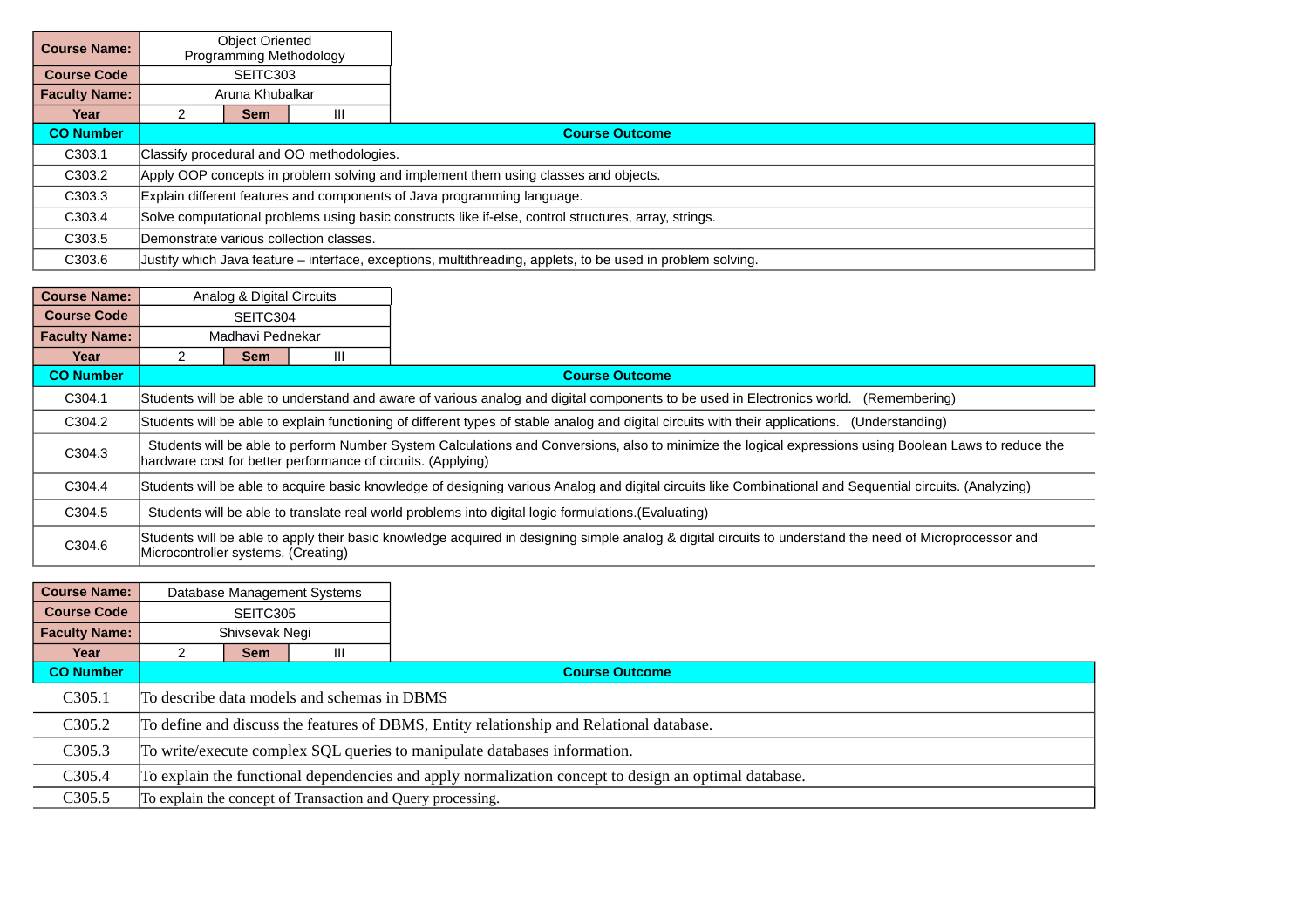| <b>Course Name:</b>  |                                                                                                                                  | Principles of Analog & Digital<br>Communication |                                                  |                                                                                                                                      |  |  |  |
|----------------------|----------------------------------------------------------------------------------------------------------------------------------|-------------------------------------------------|--------------------------------------------------|--------------------------------------------------------------------------------------------------------------------------------------|--|--|--|
| <b>Course Code</b>   | SEITC306                                                                                                                         |                                                 |                                                  |                                                                                                                                      |  |  |  |
| <b>Faculty Name:</b> |                                                                                                                                  | Namita Agarwal                                  |                                                  |                                                                                                                                      |  |  |  |
| Year                 | $\overline{2}$                                                                                                                   | <b>Sem</b>                                      | Ш                                                |                                                                                                                                      |  |  |  |
| <b>CO Number</b>     |                                                                                                                                  |                                                 |                                                  | <b>Course Outcome</b>                                                                                                                |  |  |  |
| C306.1               |                                                                                                                                  |                                                 |                                                  | Students will be able to define and describe the basic principles and techniques used in analog and digital communication.           |  |  |  |
| C306.2               |                                                                                                                                  |                                                 |                                                  | Students will be able to explain and discuss about the various types of modulation-demodulation and multiplexing techniques          |  |  |  |
| C <sub>3</sub> 06.3  |                                                                                                                                  |                                                 |                                                  | Students will be able to apply their knowledge to solve problems and calculate communication system parameters like BW,Power,SNR etc |  |  |  |
| C306.4               |                                                                                                                                  |                                                 |                                                  | Students will be able to analyze, compare and evaluate the performance of different types of communication systems.                  |  |  |  |
|                      |                                                                                                                                  |                                                 |                                                  |                                                                                                                                      |  |  |  |
| <b>Course Name:</b>  | Computer Graphics and<br><b>Virtual Reality</b>                                                                                  |                                                 |                                                  |                                                                                                                                      |  |  |  |
| <b>Course Code</b>   |                                                                                                                                  | TEITC501                                        |                                                  |                                                                                                                                      |  |  |  |
| <b>Faculty Name:</b> |                                                                                                                                  | Vaishali Kavathekar                             |                                                  |                                                                                                                                      |  |  |  |
| Year                 | 3                                                                                                                                | <b>Sem</b>                                      | $\vee$                                           |                                                                                                                                      |  |  |  |
| <b>CO Number</b>     |                                                                                                                                  |                                                 |                                                  | <b>Course Outcome</b>                                                                                                                |  |  |  |
| C501.1               |                                                                                                                                  |                                                 |                                                  | Students will be able to define the basic concepts of computer graphics                                                              |  |  |  |
| C501.2               | students will be able to differentiate the algorithm of scan conversion,curve generation, transformations, area filling clipping |                                                 |                                                  |                                                                                                                                      |  |  |  |
| C501.3               | students will be able to demonstrate their abilities to create animation using Morphing, Warping techniques                      |                                                 |                                                  |                                                                                                                                      |  |  |  |
| C501.4               | Students will be able to describe the concept of VR                                                                              |                                                 |                                                  |                                                                                                                                      |  |  |  |
| C501.5               |                                                                                                                                  |                                                 | Students will analyze the different models of VR |                                                                                                                                      |  |  |  |
| C501.6               |                                                                                                                                  |                                                 |                                                  | Student will be able to demonstrate visual object using VRML                                                                         |  |  |  |

| <b>Course Name:</b>  | <b>Operating Systems</b> |                                                                                                                                                        |  |                                                                                                  |  |  |  |  |
|----------------------|--------------------------|--------------------------------------------------------------------------------------------------------------------------------------------------------|--|--------------------------------------------------------------------------------------------------|--|--|--|--|
| <b>Course Code</b>   | TEITC502                 |                                                                                                                                                        |  |                                                                                                  |  |  |  |  |
| <b>Faculty Name:</b> | Mahalaxmi S.             |                                                                                                                                                        |  |                                                                                                  |  |  |  |  |
| Year                 | 3                        | <b>Sem</b>                                                                                                                                             |  |                                                                                                  |  |  |  |  |
| <b>CO Number</b>     |                          |                                                                                                                                                        |  | <b>Course Outcome</b>                                                                            |  |  |  |  |
| C502.1               |                          |                                                                                                                                                        |  | Student will know about and recall the components of a computer system and the types of software |  |  |  |  |
| C502.2               |                          | Student will understand and be able to explain what makes a computer system function and the need for various architectures and the types of OS        |  |                                                                                                  |  |  |  |  |
| C502.3               |                          | Student will understand the working of an OS as a manager of various resources and model it.                                                           |  |                                                                                                  |  |  |  |  |
| C502.4               |                          | Student will learn about the management policies and algorithms used by operating systems to manage resources and apply the same to problems.          |  |                                                                                                  |  |  |  |  |
| C502.5               | same.                    | Student will implement some of the functions of OS such as scheduling policies page replacement algorithms, IPC and compare and conclude regarding the |  |                                                                                                  |  |  |  |  |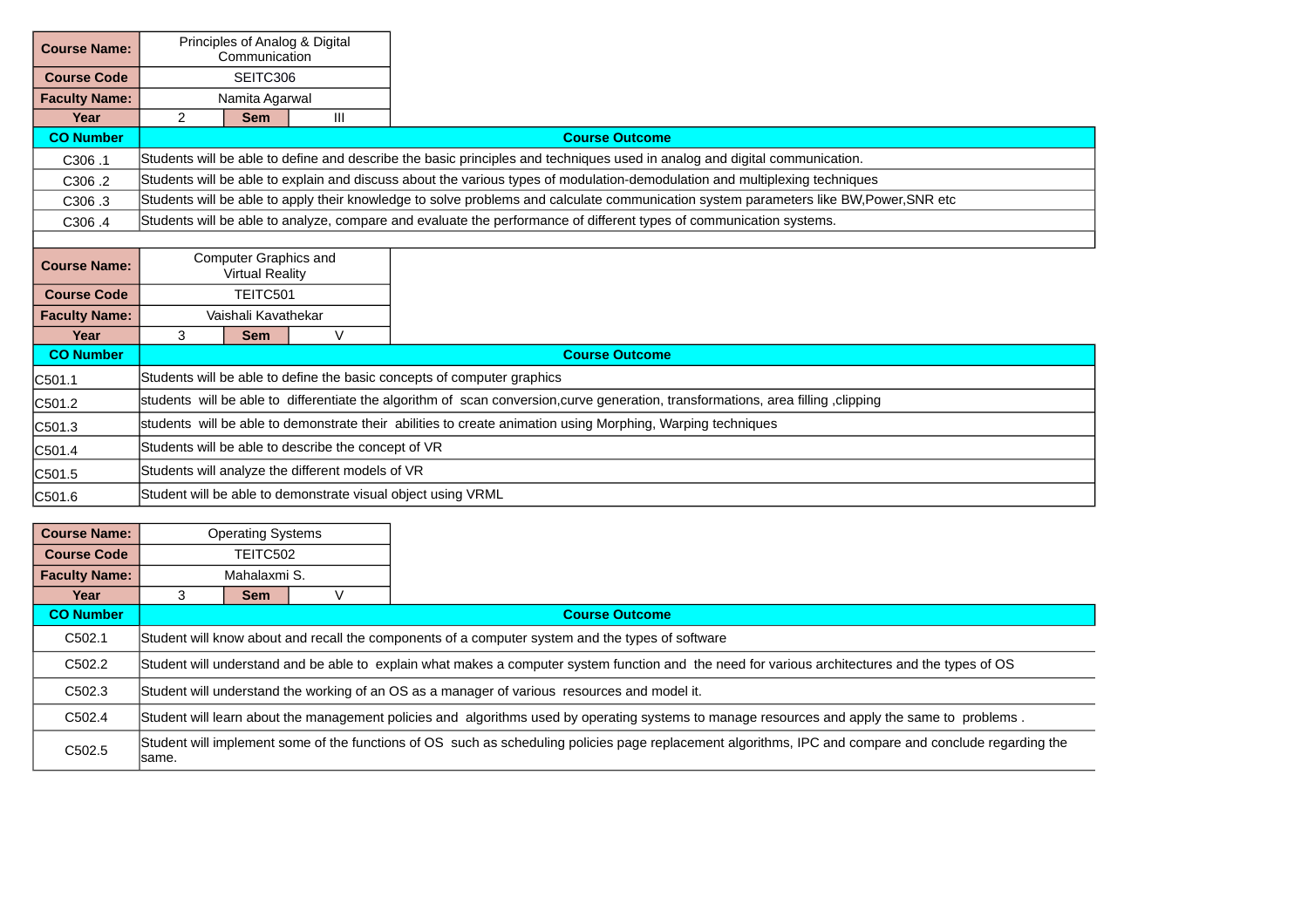| <b>Course Name:</b>  |                                                                                             | Microcontroller and Embedded<br>Systems                                           |  |                                                               |  |  |  |
|----------------------|---------------------------------------------------------------------------------------------|-----------------------------------------------------------------------------------|--|---------------------------------------------------------------|--|--|--|
| <b>Course Code</b>   |                                                                                             | TEITC503                                                                          |  |                                                               |  |  |  |
| <b>Faculty Name:</b> | Janhavi Baikerikar                                                                          |                                                                                   |  |                                                               |  |  |  |
| Year                 | 3                                                                                           | <b>Sem</b>                                                                        |  |                                                               |  |  |  |
| <b>CO Number</b>     |                                                                                             |                                                                                   |  | <b>Course Outcome</b>                                         |  |  |  |
| C503.1               |                                                                                             | Student will be able to comprehend basic structure & concepts in embedded systems |  |                                                               |  |  |  |
| C503.2               | Student will be able to comprehend microcontroller architecture                             |                                                                                   |  |                                                               |  |  |  |
| C503.3               |                                                                                             | Student will be able to program microcontroller.                                  |  |                                                               |  |  |  |
| C503.4               | Student will be able to design conceptual embedded system                                   |                                                                                   |  |                                                               |  |  |  |
| C503.5               | Student will be able to select memory allocation algorithm for a given embedded application |                                                                                   |  |                                                               |  |  |  |
| C503.6               |                                                                                             |                                                                                   |  | Student will be able to control the usage of shared resources |  |  |  |

| <b>Course Name:</b>  |                                                                                                                                                             | Advanced Database<br><b>Management Systems</b>                                                                    |  |                                                                                                                                         |  |  |  |
|----------------------|-------------------------------------------------------------------------------------------------------------------------------------------------------------|-------------------------------------------------------------------------------------------------------------------|--|-----------------------------------------------------------------------------------------------------------------------------------------|--|--|--|
| <b>Course Code</b>   |                                                                                                                                                             | TEITC504                                                                                                          |  |                                                                                                                                         |  |  |  |
| <b>Faculty Name:</b> |                                                                                                                                                             | Aruna Khubalkar                                                                                                   |  |                                                                                                                                         |  |  |  |
| Year                 |                                                                                                                                                             | <b>Sem</b>                                                                                                        |  |                                                                                                                                         |  |  |  |
| <b>CO Number</b>     |                                                                                                                                                             |                                                                                                                   |  | <b>Course Outcome</b>                                                                                                                   |  |  |  |
| C504.1               |                                                                                                                                                             | Create complex queries using SOL, so as to retrieve and manipulate information in a database.                     |  |                                                                                                                                         |  |  |  |
| C504.2               |                                                                                                                                                             |                                                                                                                   |  | Design and develop full-fledged real life applications integrated with database systems.                                                |  |  |  |
| C504.3               | Clearly describe how databases are actually stored and accesses, how transaction ACID properties are maintained, and how a database recovers from failures. |                                                                                                                   |  |                                                                                                                                         |  |  |  |
| C504.4               | Apply security controls to avoid any type of security incidents on vital database systems.                                                                  |                                                                                                                   |  |                                                                                                                                         |  |  |  |
| C504.5               |                                                                                                                                                             | Explain advanced data systems using Object based systems or Distributed Databases for better resource management. |  |                                                                                                                                         |  |  |  |
| C504.6               |                                                                                                                                                             |                                                                                                                   |  | Understand the importance of enterprise data and be able to organize data to perform analysis on the data and take strategic decisions. |  |  |  |

| <b>Course Name:</b>  |                                                 | Open Source Technologies                                                                                                         |  |                       |  |  |  |  |
|----------------------|-------------------------------------------------|----------------------------------------------------------------------------------------------------------------------------------|--|-----------------------|--|--|--|--|
| <b>Course Code</b>   | TEITC505                                        |                                                                                                                                  |  |                       |  |  |  |  |
| <b>Faculty Name:</b> | Tayyabli Sayyad                                 |                                                                                                                                  |  |                       |  |  |  |  |
| Year                 | 3                                               | <b>Sem</b>                                                                                                                       |  |                       |  |  |  |  |
| <b>CO Number</b>     |                                                 |                                                                                                                                  |  | <b>Course Outcome</b> |  |  |  |  |
| C305.1               |                                                 | Students will be able to install Linux and they will be aware of Linux environment as Operating System                           |  |                       |  |  |  |  |
| C305.2               |                                                 | Students will be able to demonstrate shell scripting and programming skills in open source environment for system administrators |  |                       |  |  |  |  |
| C305.3               |                                                 | Students will be able to develop android applications                                                                            |  |                       |  |  |  |  |
| C305.4               |                                                 | Students will be able to implement various services in Linux environment                                                         |  |                       |  |  |  |  |
| C305.5               | Students will understand open source philosophy |                                                                                                                                  |  |                       |  |  |  |  |
| C305.6               |                                                 | Students will be able to develop and manage website                                                                              |  |                       |  |  |  |  |
|                      |                                                 |                                                                                                                                  |  |                       |  |  |  |  |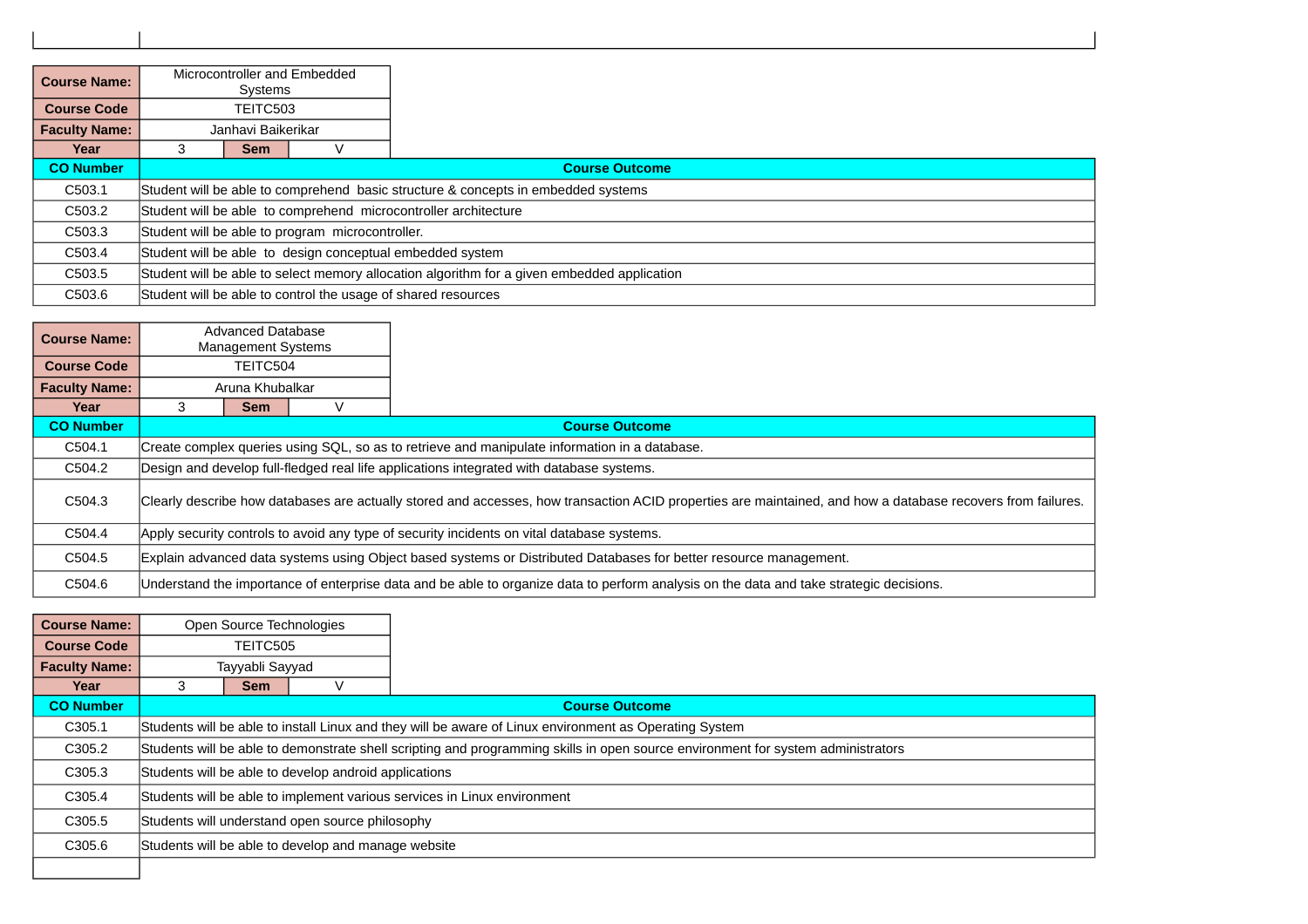| <b>Course Name:</b>  |                                                                                           | <b>Business Communication and</b><br>Ethics                            |  |                                                                                                |  |  |  |  |
|----------------------|-------------------------------------------------------------------------------------------|------------------------------------------------------------------------|--|------------------------------------------------------------------------------------------------|--|--|--|--|
| <b>Course Code</b>   |                                                                                           | TEITC506                                                               |  |                                                                                                |  |  |  |  |
| <b>Faculty Name:</b> |                                                                                           | Dr. Mohini                                                             |  |                                                                                                |  |  |  |  |
| Year                 | 3<br><b>Sem</b>                                                                           |                                                                        |  |                                                                                                |  |  |  |  |
| <b>CO Number</b>     |                                                                                           |                                                                        |  | <b>Course Outcome</b>                                                                          |  |  |  |  |
| C506.1               |                                                                                           | Utilize communication skills effectively in both oral and written form |  |                                                                                                |  |  |  |  |
| C506.2               |                                                                                           | Demonstrate knowledge of professional and ethical responsibilities     |  |                                                                                                |  |  |  |  |
| C506.3               |                                                                                           | Develop an attitude for life-long learning                             |  |                                                                                                |  |  |  |  |
| C506.4               |                                                                                           | Manifest an entrepreneurial approach                                   |  |                                                                                                |  |  |  |  |
| C506.5               | Participate and succeed in Campus placements and competitive examinations like GATE, CET. |                                                                        |  |                                                                                                |  |  |  |  |
| C506.6               |                                                                                           | Demonstrate an awareness of contemporary issues                        |  |                                                                                                |  |  |  |  |
| C506.7               |                                                                                           |                                                                        |  | Develop thinking skills necessary for analysing the impact of engineering solutions on Society |  |  |  |  |

| <b>Course Name:</b>  |                                                                                                             | Software Project<br>Management                                                                                                                                    |  |                                                             |  |  |  |
|----------------------|-------------------------------------------------------------------------------------------------------------|-------------------------------------------------------------------------------------------------------------------------------------------------------------------|--|-------------------------------------------------------------|--|--|--|
| <b>Course Code</b>   |                                                                                                             | BEITC701                                                                                                                                                          |  |                                                             |  |  |  |
| <b>Faculty Name:</b> | Mahalaxmi S.                                                                                                |                                                                                                                                                                   |  |                                                             |  |  |  |
| Year                 | VII<br><b>Sem</b><br>4                                                                                      |                                                                                                                                                                   |  |                                                             |  |  |  |
| <b>CO Number</b>     |                                                                                                             |                                                                                                                                                                   |  | <b>Course Outcome</b>                                       |  |  |  |
| C701.1               |                                                                                                             | Demonstrate an understanding of the relationships between the phases of the Project life cycle and SDLC, ITPM and the PMBOK process groups and<br>knowledge area. |  |                                                             |  |  |  |
| C701.2               |                                                                                                             | Evaluate the need for various project implementation methods and the need for PM and ITPM.                                                                        |  |                                                             |  |  |  |
| C701.3               | Apply the knowledge of the PMBOK areas to formulate the steps of preparing the deliverables of ITPM phases. |                                                                                                                                                                   |  |                                                             |  |  |  |
| C701.4               | Formulate the deliverables of ITPM phases.                                                                  |                                                                                                                                                                   |  |                                                             |  |  |  |
| C701.5               |                                                                                                             |                                                                                                                                                                   |  | Practice team work and team spirit through the project work |  |  |  |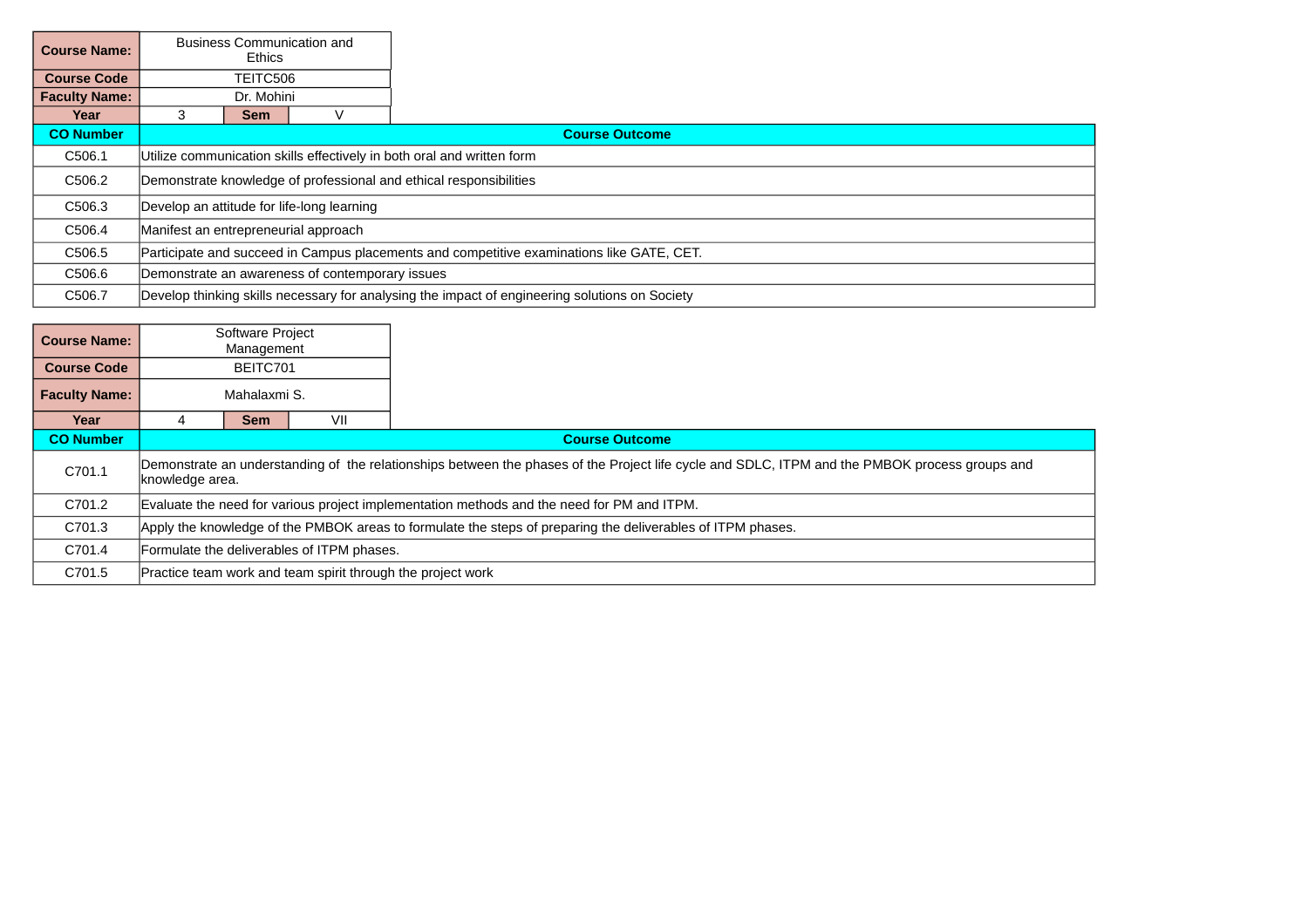| <b>Course Name:</b>  | Cloud Computing                                                                                             |                                                                                               |  |  |  |  |
|----------------------|-------------------------------------------------------------------------------------------------------------|-----------------------------------------------------------------------------------------------|--|--|--|--|
| <b>Course Code</b>   | BEITC702                                                                                                    |                                                                                               |  |  |  |  |
| <b>Faculty Name:</b> | Tayyabli Sayyad                                                                                             |                                                                                               |  |  |  |  |
| Year                 |                                                                                                             | VII<br><b>Sem</b>                                                                             |  |  |  |  |
| <b>CO Number</b>     | <b>Course Outcome</b>                                                                                       |                                                                                               |  |  |  |  |
| C702.1               | C702.1- Students will be able to Differentiate cloud computing from other computing techniques.             |                                                                                               |  |  |  |  |
| C702.2               | C702.2 - Students will be able to Differentiate various cloud computing services and deployment techniques. |                                                                                               |  |  |  |  |
| C702.3               |                                                                                                             | C702.3 - Students will be able to Handle open source cloud implementation and Administration. |  |  |  |  |
| C702.4               | C702.4 - Students will be able to understand risks involved in cloud computing.                             |                                                                                               |  |  |  |  |
| C702.5               |                                                                                                             | C702.5 - Students will be able to Create and deploy cloud application.                        |  |  |  |  |
|                      |                                                                                                             |                                                                                               |  |  |  |  |

| <b>Course Name:</b>  | Intelligent System                                                                                        |                                                                                       |  |                       |  |  |
|----------------------|-----------------------------------------------------------------------------------------------------------|---------------------------------------------------------------------------------------|--|-----------------------|--|--|
| <b>Course Code</b>   | BEITC703                                                                                                  |                                                                                       |  |                       |  |  |
| <b>Faculty Name:</b> | Uday                                                                                                      |                                                                                       |  |                       |  |  |
| Year                 | VII<br><b>Sem</b><br>4                                                                                    |                                                                                       |  |                       |  |  |
| <b>CO Number</b>     |                                                                                                           |                                                                                       |  | <b>Course Outcome</b> |  |  |
| C703.1               |                                                                                                           | Students will able to describe the building blocks of AI                              |  |                       |  |  |
| C703.2               | Student will be able to recognize an appropriate problem solving strategy                                 |                                                                                       |  |                       |  |  |
| C703.3               |                                                                                                           | Student will be able to analyze and formulate problem solving technique and algorithm |  |                       |  |  |
| C703.4               | Student will be able to build simple IS by using either Java or Prolog                                    |                                                                                       |  |                       |  |  |
| C703.5               |                                                                                                           | Student will be able to design / build a knowledge representation scheme              |  |                       |  |  |
| C703.6               | Student will be able to use Prolog and Java to develop in any logic machine / system in any domain of Al. |                                                                                       |  |                       |  |  |

| <b>Course Name:</b>  | Wireless Technology                                                                             |                                                                                                                               |     |  |  |  |
|----------------------|-------------------------------------------------------------------------------------------------|-------------------------------------------------------------------------------------------------------------------------------|-----|--|--|--|
| <b>Course Code</b>   | BEITC704                                                                                        |                                                                                                                               |     |  |  |  |
| <b>Faculty Name:</b> | Nilesh Ghavate                                                                                  |                                                                                                                               |     |  |  |  |
| Year                 |                                                                                                 | Sem                                                                                                                           | VII |  |  |  |
| <b>CO Number</b>     | <b>Course Outcome</b>                                                                           |                                                                                                                               |     |  |  |  |
| C704.1               |                                                                                                 | Student will be able to understand characteristics of communication channel, radio access techniques and multi user detection |     |  |  |  |
| C704.2               |                                                                                                 | Student will be able to understand and compare various technologies used to implement wireless network                        |     |  |  |  |
| C704.3               | Student will understand and apply cellular concepts and the security issues in wireless network |                                                                                                                               |     |  |  |  |
| C704.4               | Students will be able to understand the new trends in the mobile / wireless networking          |                                                                                                                               |     |  |  |  |
| C704.5               | Student will be able to simulate the wireless network algorithms                                |                                                                                                                               |     |  |  |  |
| C704.6               | Student will be able to design a wireless network                                               |                                                                                                                               |     |  |  |  |